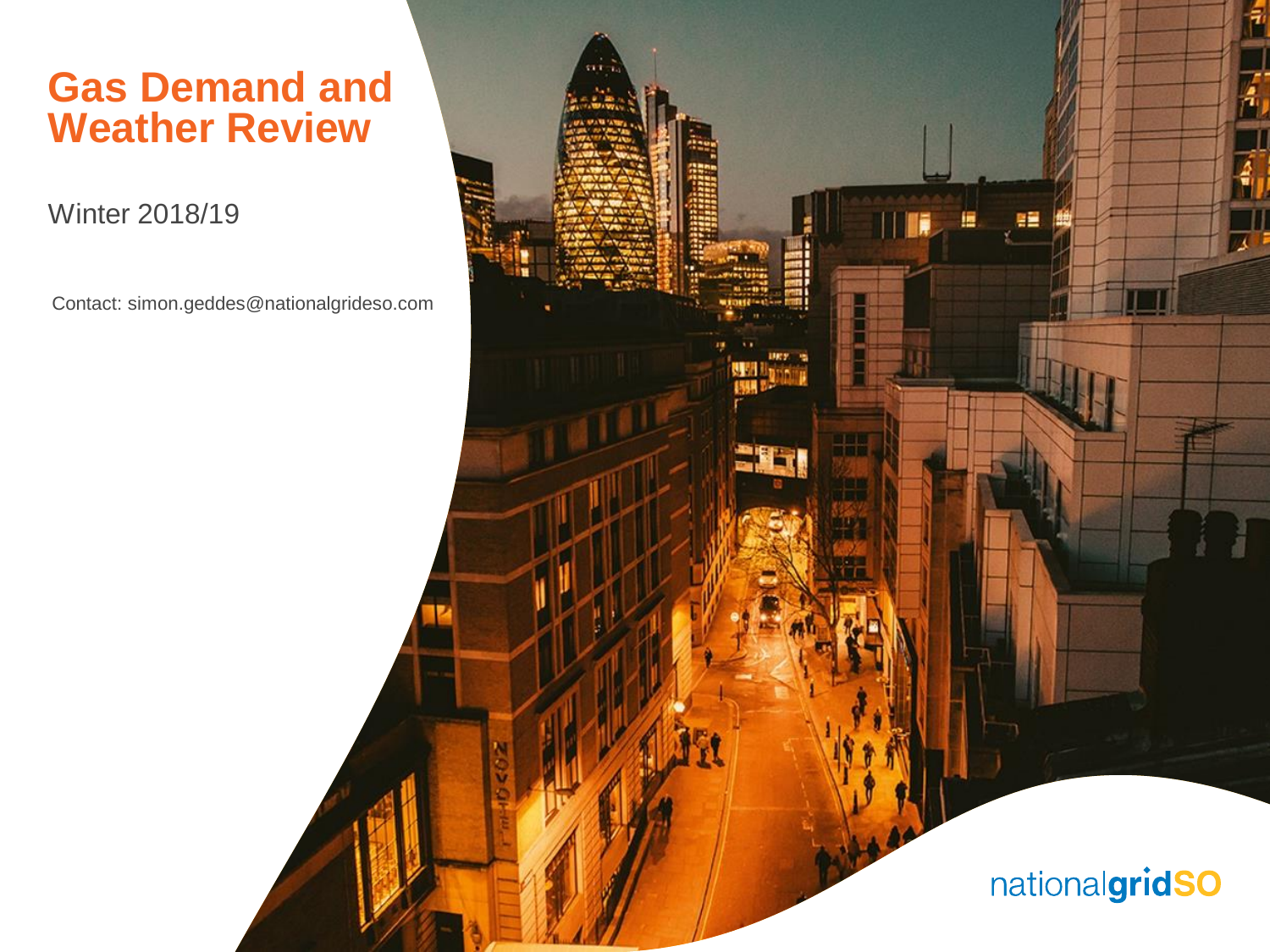# **Winter 2018/19**

- Focusing on the weather in winter 2018/19 as the winter period is the big driver of gas demand - the winter was significantly warmer than seasonal normal.
- Weather sensitive demand (typically demand less than 732 MWh/annum) mirrored the CWV profile for the winter period with demand well below seasonal normal.
- Total demand over the Financial Year 2018/19 was 872 TWh, significantly down from 956 TWh in FY 2017/18, driven by predominantly weather driven reduced LDZ demand and lower exports to continental Europe.

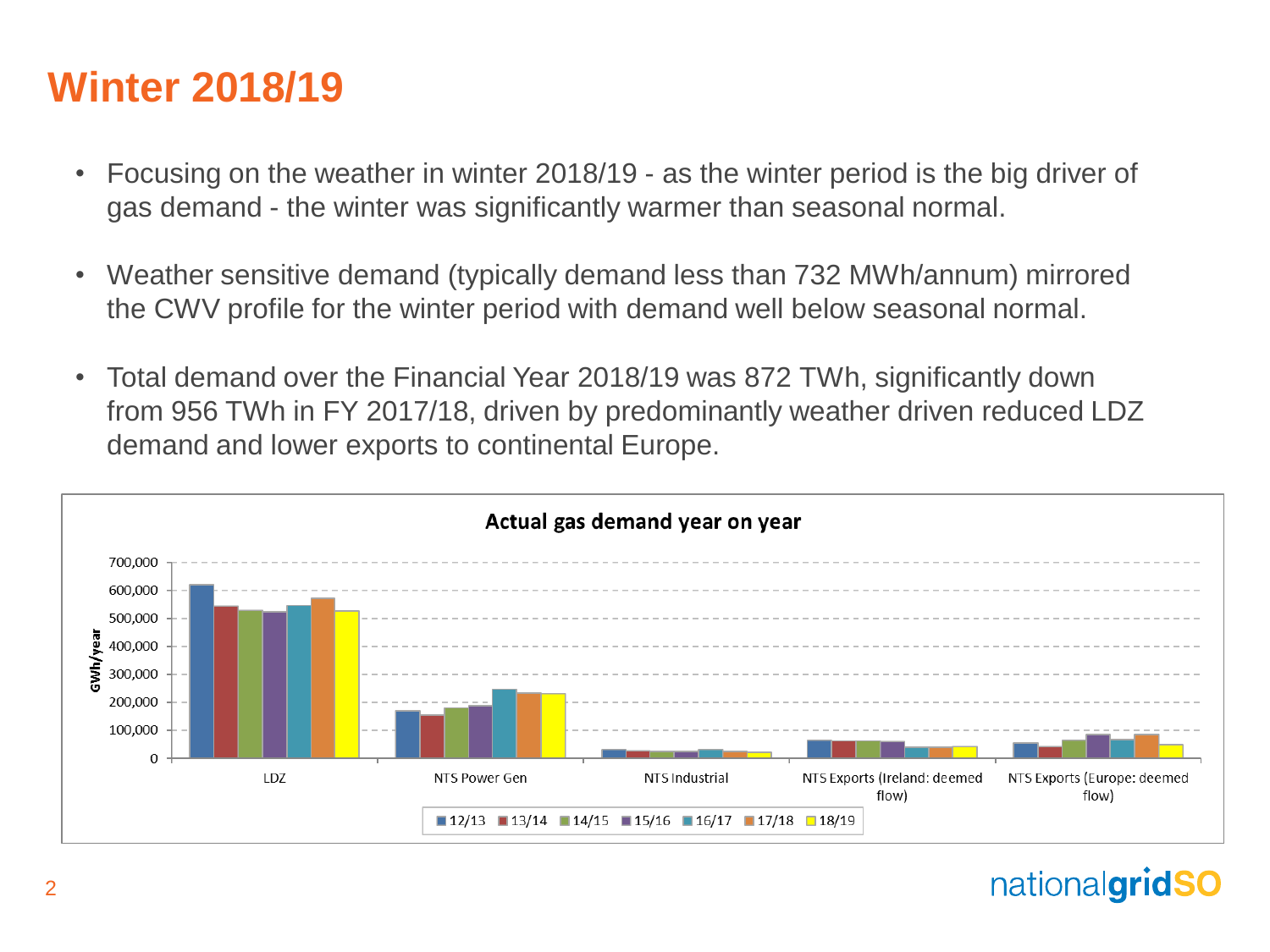# **Winter Weather**

- The 2018/19 winter period, as compared against the last 59 years, was defined (on a CWV basis) as 1 in 14 warm at a national level for the full 6 month winter period.
- For the alternative winter period definition December – February, 2018/19 was defined as 1 in 11 warm.
- Overall 2018/19 was the 5th warmest winter in the past 59 years.
- CWV averaged 6.91 across the winter, compared to a climate adjusted seasonal normal CWV of 6.39 and an average CWV for Winter 2017/18 of 5.85.



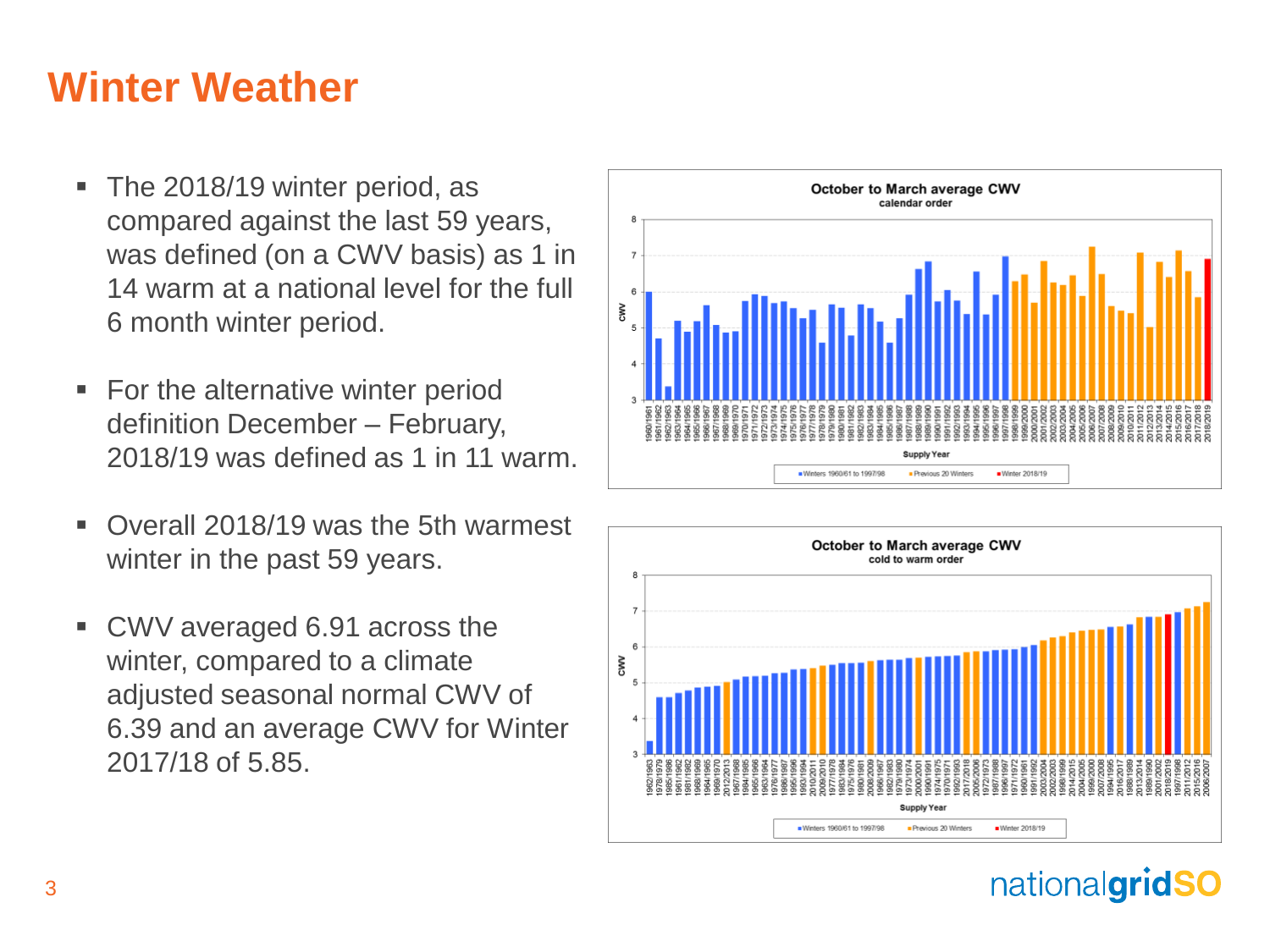# **Peak Weather**

- The coldest day in 2018/19 was the 1<sup>st</sup> February 2019 with a national CWV of -0.23.
- $\blacksquare$  This was the 18<sup>th</sup> warmest peak winter day in the past 59 years.
- This is a contrast to the 2017/18 CWV peak of -4.46 which represented the 7<sup>th</sup> coldest compared to the full history.





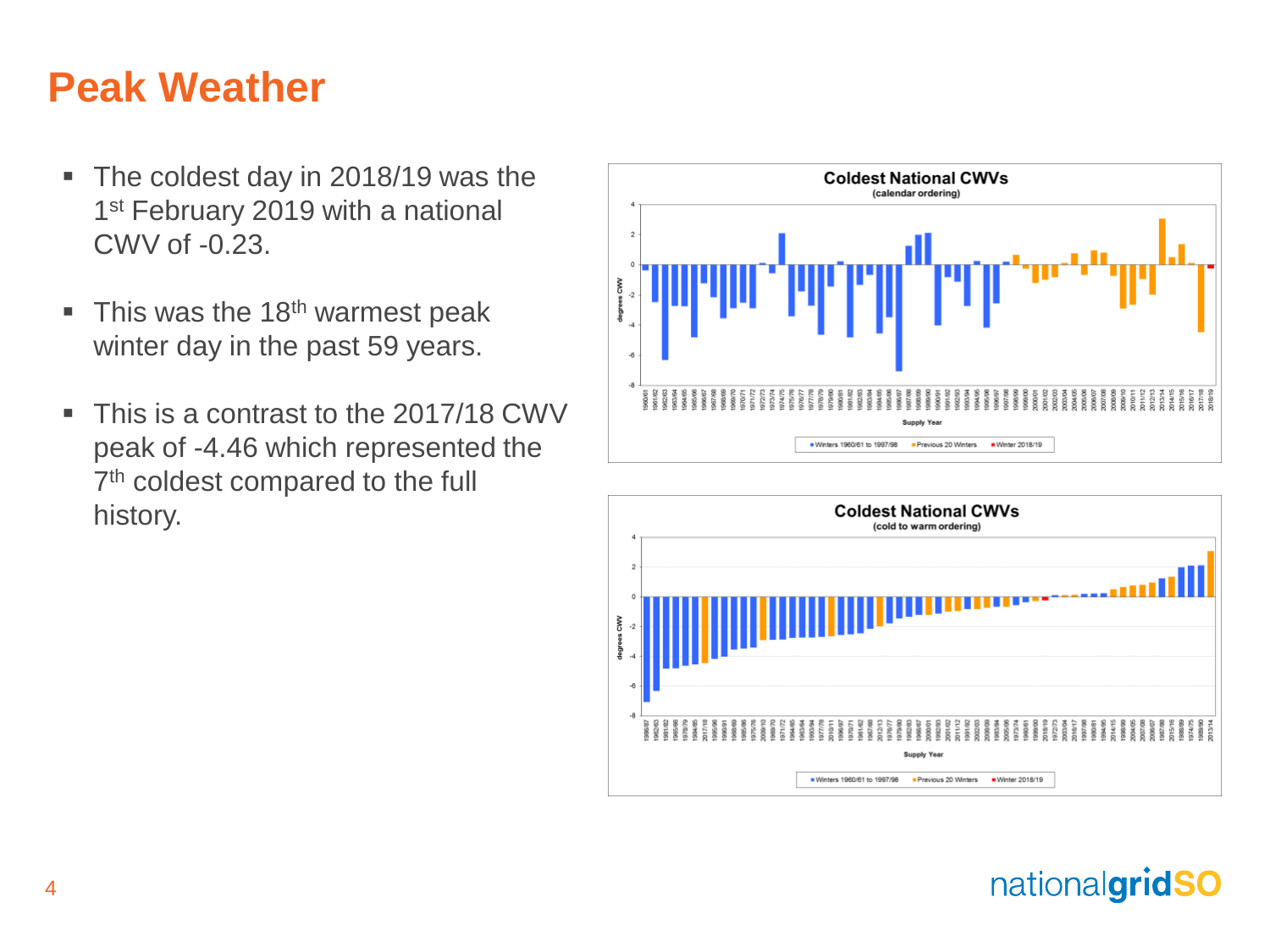### **Winter Weather**

■ The weather for winter 2018/19 was slightly above seasonal normal for the first 4 months of the winter, before turning particularly mild towards the very end of the winter. For the period 06/02/19 – 31/03/19 actual CWV exceeded seasonal normal by an average of just over 1.5.